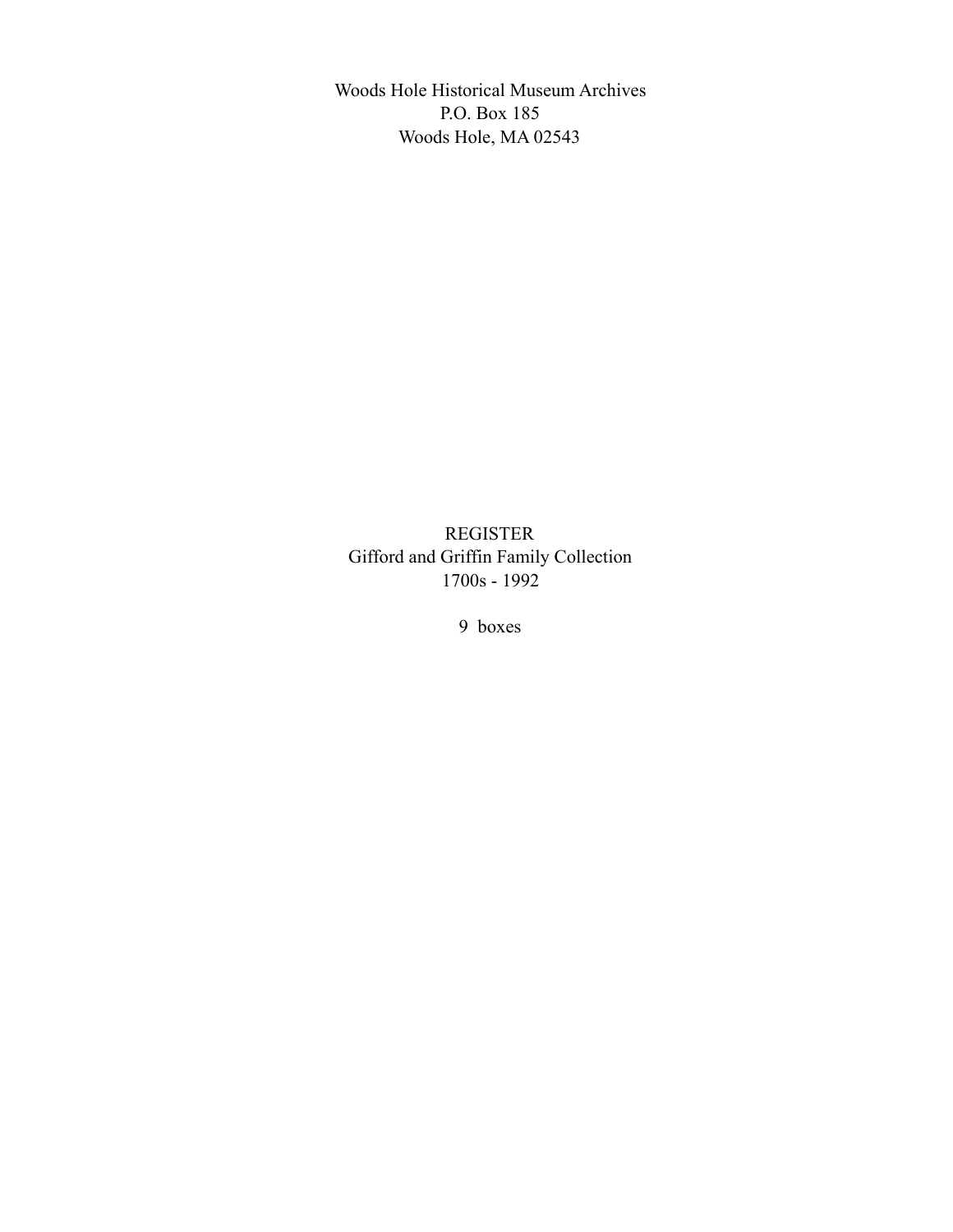# **HISTORY AND SCOPE**

This collection is made up of several an older collections with miscellaneous material on the Gifford and Griffin families, a newer collection donated in 1989 (89-1) and several even newer collections donated in 1992 (Accession Numbers 92-27A and 92-27B) and 1995 (95-12). There is a great deal of information on the painter Franklin Lewis Gifford. Part of his work is in the collection of the Woods Hole Public Library and on display in the library building.

Ellen Franklin Gifford married George Appleton Griffin. The Griffins originated in the Boston area and the Appletons were a prominent Boston family. The Gifford family is one of the original settlers of the Woods Hole area. The history of the family has been skillfully written about by Deborah Griffin Scanlon in *Spritsail*, Volume 25, Number 2 (a copy is included).

Included with the photos, bibles and other books and ephemera is a collection of ink on paper surveys, blueprint copies and other copies of plans of Quissett and Woods Hole properties.

A note on wording in the surveys and deeds: the Giffords owned a vast area of Woods Hole, extending from the present Gardiner Road up the hill to the highlands which have now become the Woods Hole Golf Club course. The Gardiner Road area was known as "Gifford Lower Field" (sometimes abbreviated as GLF); the area from Buzzards Bay Avenue to High Street was know as "Gifford Upper Field." The Gifford Upper Field area was also known as "San Diego Heights" or "California Heights." Barzillai Gifford went to California in the Gold Rush in 1849. Upon his return he bought the Upper Field from family members and divided and developed it into lots. The development's name reflected his experiences in California and has forever given an exotic aura to this area of a small New England village.

### **GIFFORD FAMILY COLLECTION BOX 1**

92-27A.1-1. Register. Includes obsolete register.

- 92-27A. 1-A. Information on various Gifford family members, handwritten notes on family members and genealogy; handwritten Gifford genealogy (xerox copies).
- 92-27A.1-2. *Spritsail*, Volume 25, Number 2. "Portraits of Woods Hole: The Legacy of Franklin Lewis Gifford" by Deborah Griffin Scanlon and Robert Wendell Griffin. *Includes Gifford genealogy in centerfold. Manuscript versions before editing and publication are in folder as well.*

92-27A.1-3. Deed. Deed from Gifford family to Oliver Grinnell for land (upper pasture of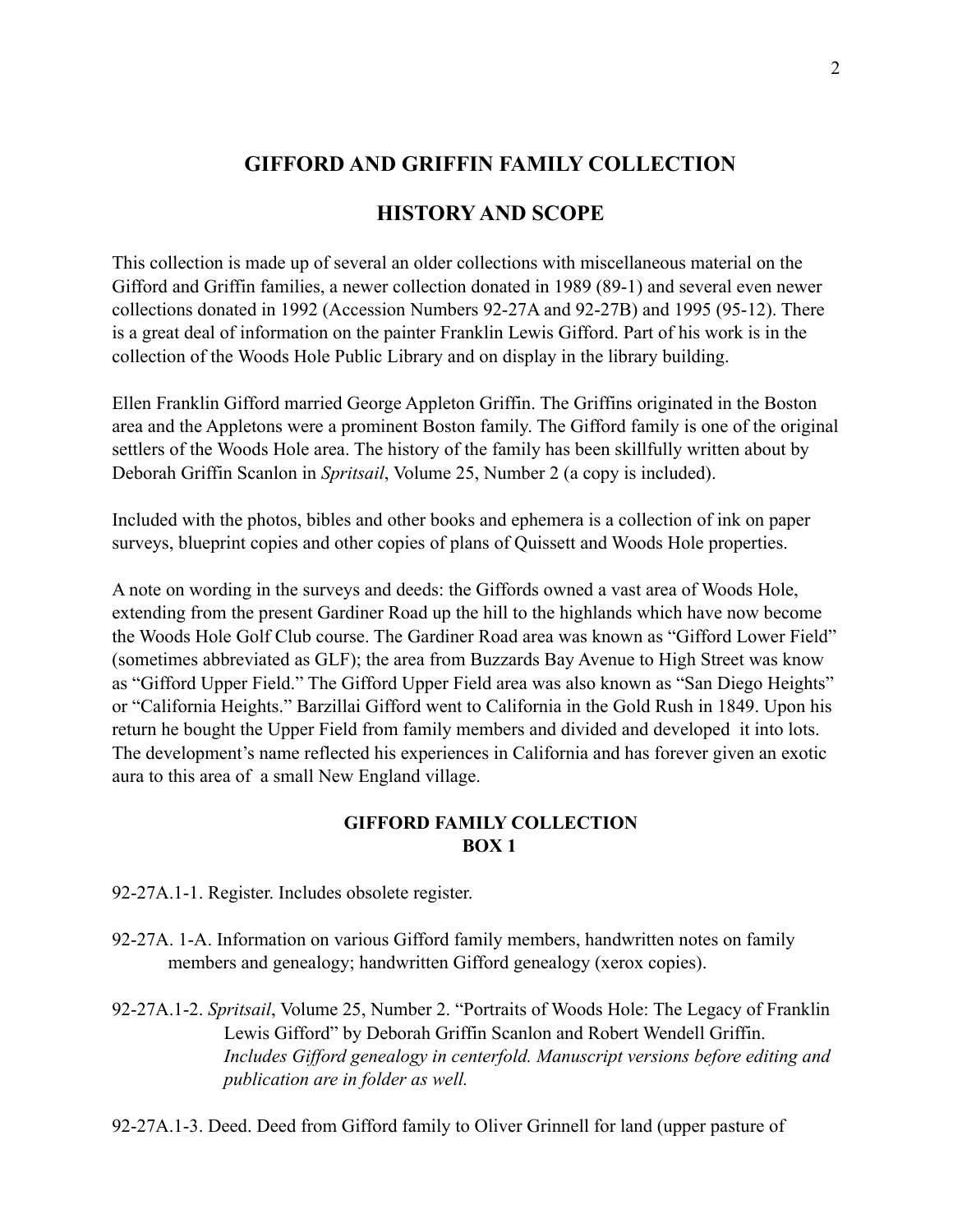Braddock Gifford), 1880.

- 92-27A.1-4. Handwritten ms. "Life of Waldo Gifford", n.d. 1 page, split in half. Bio notes that Waldo was born in 1882.
- 92-27A.1-5. Newsclippings and ephemera, Franklin Lewis Gifford.
	- a. Wedding invitation. Invitation to wedding of Ellen D. Hatch to Franklin Lewis Gifford, December 25, 1882, Church of the Messiah, Woods Holl.
	- b. Newsclipping. "Aged Woods Hole Artist Heralded as True Genius, Sells Paint, but Refuses a Fortune for His Paintings." Boston Sunday *Post*, April 18, 1926.
	- c. Newsclipping (photo and caption). "House, Sign and Automobile Painter As Artist. Franklin L. Gifford, at seventy-six years of age, is having his first exhibition as as an artist....". Unknown New York newspaper.
	- d. Newsclipping. "Mislaid Key Leads to Discovery of Artist Who Used House Paints." *Christian Science Monitor*, Boston, Friday, August 20, 1926. 1 original, 3 copies.
- 92-27A.1-5A. Bill. 1902 Bill for the construction of The Homestead or "Marsh View (Franklin Lewis Gifford house, Quissett Avenue) from E.E. Swift & Son, Carpenters and Builders. Accession No. 89-1.
- 92-27A.1-6. Catalogs of Franklin Lewis Gifford paintings, 1932 and 1953
	- a. Booklet. "Historic Woods Hole, A Catalogue of the Paintings of Franklin L. Gifford." Woods Hole, Massachusetts. Copyrighted 1932 by Franklin L. Gifford. 5 copies, each autographed. *This catalog has the most information and is the most complete. It was prepared for an exhibition of his works in New York.* 
		- b. Booklet. "Catalogue of Historic Woods Hole paintings 1689-1935." Woods Hole Community Hall Woods Hole Massachusetts. 25 cents per copy. July 23, 1953. 3 copies.
- 92-27A.1-7. a. "Historic Woods Hole, A Catalogue of the Paintings of Franklin L. Gifford." Woods Hole, Massachusetts. Copyrighted 1932 by Franklin L. Gifford. Xerox copy. b. Newsclipping. "The Artist of Woods Hole: Franklin Lewis Gifford, Seventy– two, Who Has Painted the History of the Town From Its Earliest Times, With One of The Marines Which He Executes in House Paints." (Times Wide World Photo). Sepia-printed photo and caption, unknown publication.
- 92-27A.1-8. Booklet. Historical Paintings of Woods Hole by Franklin Lewis Gifford. Woods Hole Public Library, Woods Hole, Massachusetts, 1962. Printed by the Leyden Press, Inc., Plymouth, Massachusetts. Introduction written by William S. von Arx, 1957. *This catalog contains a selection of Gifford's paintings.*
- 92-27A.1-9. *Yankee* magazine, July 1966. "The 'Grandpa Moses' of Woods Hole." P.68. 2 copies.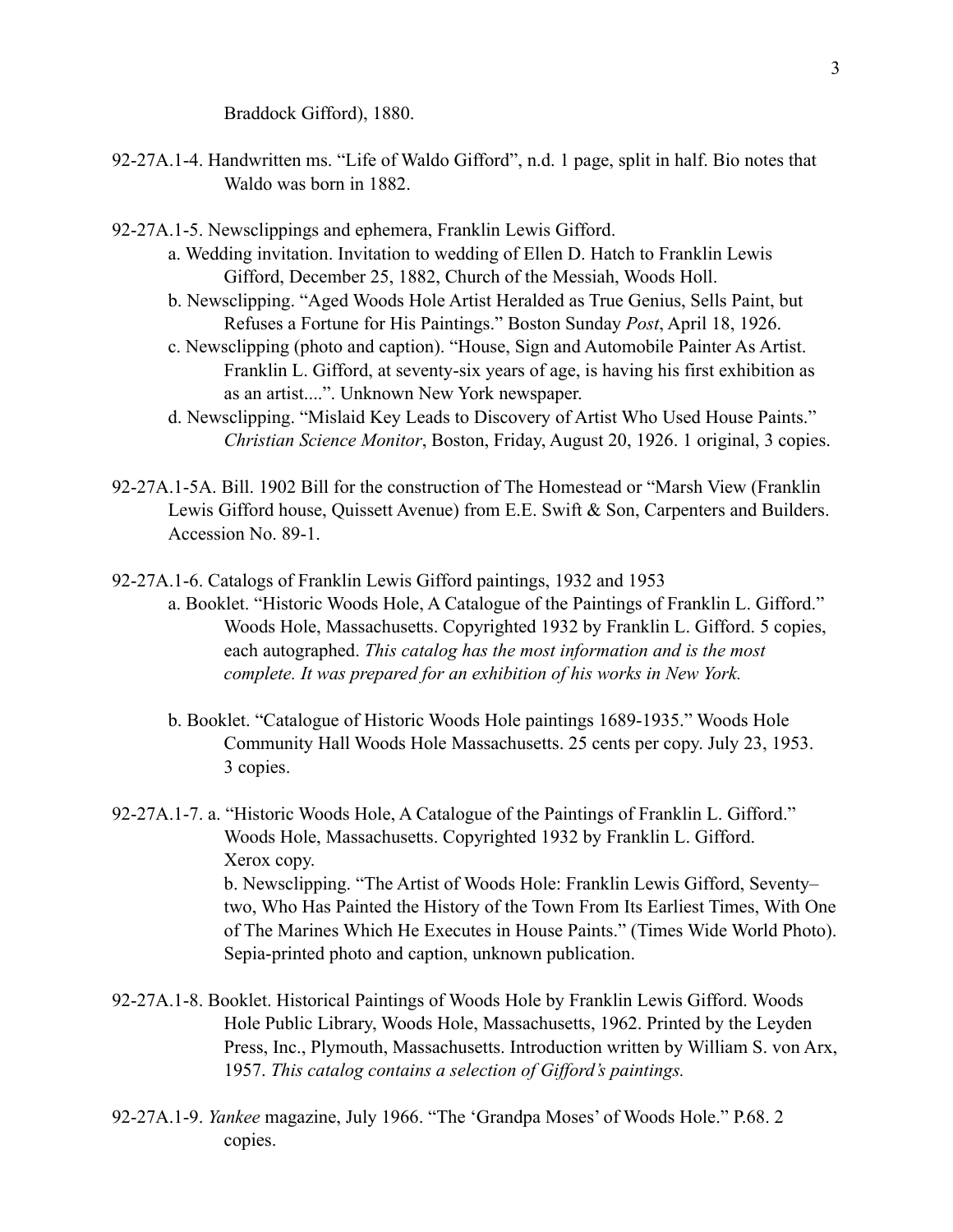- 92-27A.1-10. Calendar page. Green-tinted calendar cover published by the Falmouth Enterprise. Image used is Great Harbor, Woods Hole in 1879.by Franklin Lewis Gifford with description on reverse.
- 92-27A.1-11. Newsclippings and photographs. Ellen Franklin Gifford and George A. Griffin.
	- a. Photographs. Four photos attached to lined paper. Cora Gifford, Ellen Gifford, Cora Gifford & Ellen Gifford, Katherine Swift. *Donated by Charlotte Griffin Christian, Daughter of Ellen Gifford.*
	- b. Photograph. Ellen Gifford. Mounted oval duplicate of photo of Ellen Gifford above.
	- c. Photograph. Lawrence High School, 1902, graduating class including Ellen Gifford (3rd from left). 2 copies printed from scan.
	- d. Falmouth School Report. Commencement Exercises of Lawrence High School, June 20, 1902. Includes Ellen Gifford. Xerox copy/
	- d. Photograph of Griffin family, 1935. Left to right: George A. Griffin, Robert Griffin, Perry Griffin, Gifford Griffin, Ellen Gifford Griffin in front with Flossie. Taken at High Street Gifford house.
	- e. Newsclipping. Obituary of George A. Griffin, n.d.
	- f. Newsclipping. Obituary of Ellen F. Griffin, Falmouth *Enterprise*, October 12, 1982. (Ellen was born in 1884).
- 92-27A.1-12. Newsclippings and ephemera other Gifford family members.
	- a. Calling card. Mrs. William Maxon Gifford.
	- b. Christmas card and insert. Green printed image of Cape Cod house among trees, with "Greetings from Snug Harbor" on front. Note from Max and Maud inside. Silver paper insert with hand-written note. N.d.
	- c. Newsclipping. Photo and caption: "Coxswain James E. Gifford and his bride, after their wedding at St. Bartholomew's church, Gourock, Scotland." Falmouth Enterprise, n.d. (July 7, 1944, part of an article on the wedding).
	- d. Newsclipping. "Falmouth Nursing Association readies booths for Fete." Falmouth Enterprise, n.d. Photo on left (1916) is of Elizabeth A. Eliot-Smith who married Charles E. Gifford; parents of James E. Gifford.
- 92-27A.1-13. Typed ms. "A Walk Through Time" by Deborah Griffin Scanlon. Original of one version and a copy of another partial version..

#### EPHEMERA:

Rolled certificate: Certificate of Marriage. George F. Elliot and Addie E. Gifford, July 18, 1876.

Rolled certificate: Appointment of Benjamin Gifford as Postmaster for Woods Hole by President Woodrow Wilson, September 4, 1917.

Rolled certificate: Appointment of Benjamin Gifford as Postmaster for Woods Hole by President Warren G. Harding, April 19, 1922.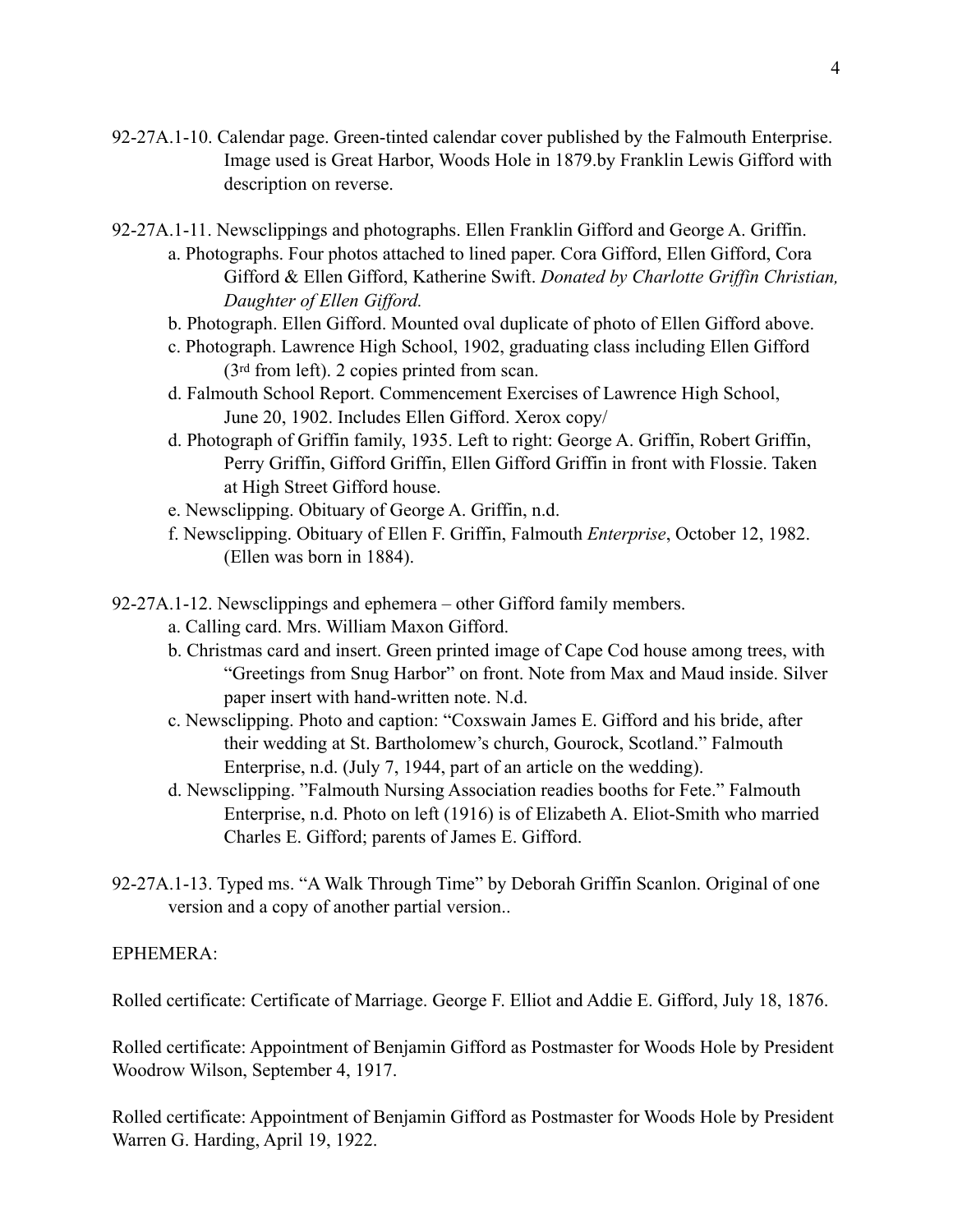### **BOX 2**

### **PHOTO IMAGES**

- 92-27A-2.1. Daguerreotype in molded gutta-percha case. 5 x 4 inches, damaged on one corner. Image of Benjamin Rowley Gifford (1819-1889).
- 92-27A-2.2 Daguerreotype in leather case. 3 5/8 x 3 inches. Unknown man.
- 92-27A-2.3 Daguerreotype in case with floral design. 3 5/8 x 3 inches. Unknown man with tinted cheeks.
- 92-27A-2.4 Ambrotype, uncased, metal framing in separate envelope.  $2 \times 2 \frac{1}{2}$  inches. Baby in white dress seated against tufted chair.
- 92-27A-2.5 Daguerreotype, in half case.  $2 \frac{1}{2} \times 3$  inches. Little girl in dress on chair.
- 92-27A-2.6 Daguerreotype, in half case. 2 ½ x 3 inches. Little girl reclining in red dress (tinted on surface) and strapped shoes against folded white fabric.
- 92-27A-2.7 Ambrotype, uncased.  $2\frac{3}{4} \times 3\frac{1}{4}$  inches. Unknown man.
- 92-27A-2.8 Daguerreotype, in half case. 3 x 3 ½ inches. Woman in dark dress and ribbon hair ornament. *Damaged surface; part of image missing.*
- 92-72A-2.9 Photo album, 1860s, with cabinet cards, carte-de-visite and other small images inserted. Leather album with decorative metal insertions. *Many photos are not identified.*
- 92-27A-2.10 Xerox copy of album.

### Folder:

- 2019- 02-2.11 Photograph. Hatch family, friends and family. Photo taken on Little Harbor Road (Government Road), at the side yard of the Hatch house (presently Number 7). Left to right: F.L.Gifford, Uncle Tim Sanford, Rebecca Davis, Grandma Hatch (Adeline Sanford Hatch), Ellen D. Gifford (Mrs. F.L.), Mrs. Lizzie Shurtleff, Elmer Shurtleff, Addie Gifford, Fred R. Gifford, Mary Phinney. N.D. Print faded to sepia, 5 1/8 x 3 3/8 inches.
- 2019-02-2.12 Photograph. Church of the Messiah picnic, c. 1896, at Long Pond, Falmouth. Mounted sepia print,  $7\frac{5}{16}$  x 4  $\frac{1}{2}$  inches on 8 3/8 x 5  $\frac{1}{4}$  inch mounting.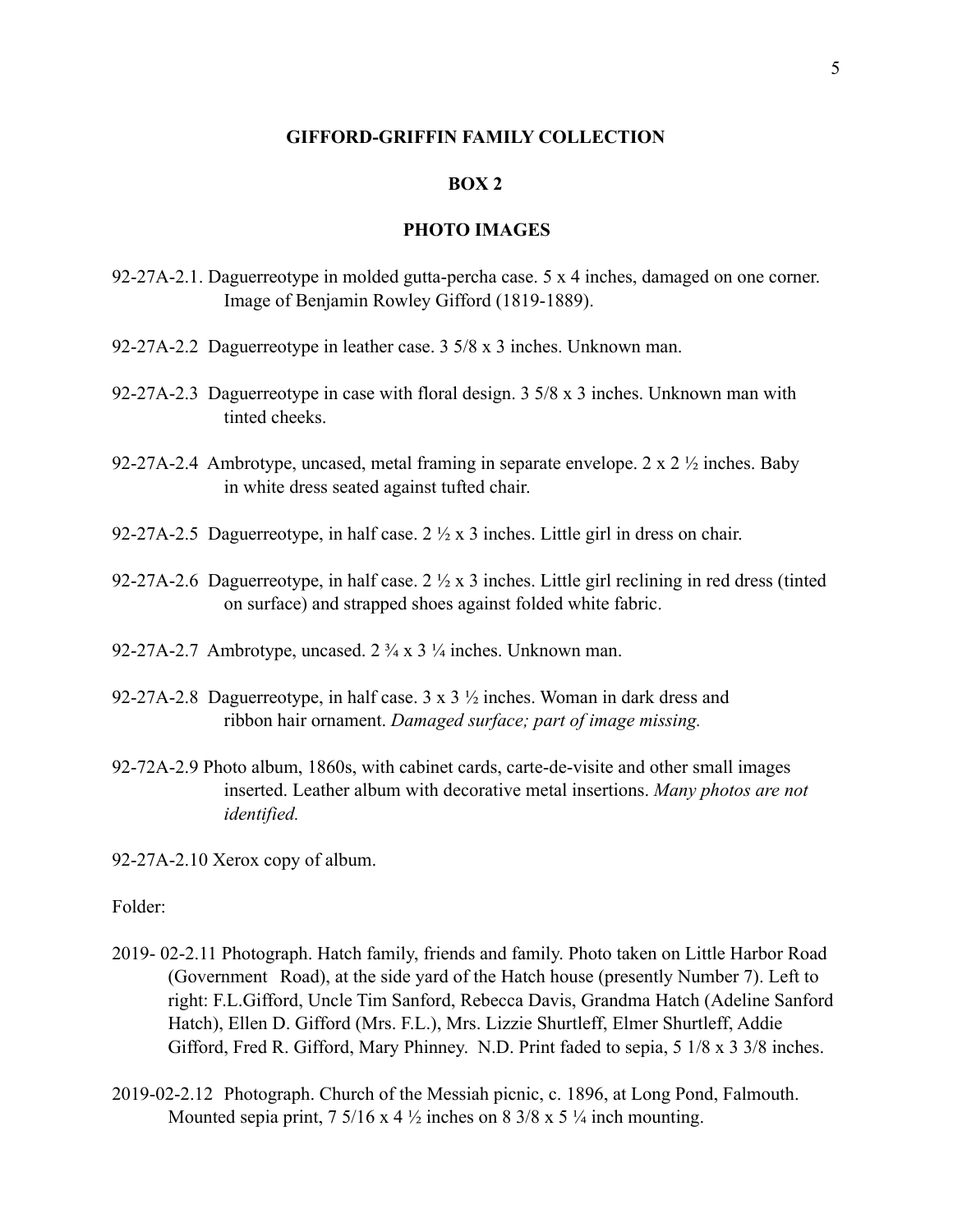2019-02-2.13 Photograph. Woods Hole School class, 1906. Mounted sepia print,  $8\frac{1}{4} \times 61\frac{8}{8}$ inches on 9 x 11 inch mounting.

### **GIFFORD-GRIFFIN FAMILY COLLECTION**

### **BOX 3**

# **AUTOGRAPH BOOK OF ELLEN DAVIS HATCH GIFFORD NOTEBOOK OF FRANKLIN LEWIS GIFFORD ON HIS PAINTINGS PHOTO IMAGES IVORY AND WOODEN NEEDLES AND NETTING (?) TOOLS**

- 92-27A-3.1 Red leatherette notebook. Stamped with "Our Products Excel Cheapest To Use In The End. Compliments of Tarr & Wonson, Limited. Gloucester, Mass. U.S.A. *(Paint supplier)* Franklin Lewis Gifford's notes on his paintings, 1924.
- 92-27A-3.2 Autograph book, brown with gilt letters. Inscribed (left inside cover) "Ellen Davis Hatch Gifford, 1872." Inscribed (right hand page) " Merry Christmas" 1872.
- 92-27A-3.3 Framed photographs. 3 b/w photographs, with typed captions in faux birds-eye maple frame. Photos by Sarah Bryant Fay.

 - Top photo: Jabez Davis Sr., house on Maine Road in front of Library about opposite former bridge to Little Harbor, about 1900.

 - Middle photo: Main Road. – Back side of Joseph Gardner house, formerly house of William Sanford, grandfather of Adeline Hatch (who was grandmother of Ellen F. Griffin (Mrs. George A.). Built about 1775, torn down about 1902. Located between Bradley (Dr. Senft) house and Senate house. House on right is rear of Jabez Davis house (above).

 - Bottom photo: Main Road (State Rod), Fay Homestead (now Challenger) Looking towards R.R. station, house next beyond is Senate (formerly Owen Eldredge) house, later moved to present location. House beyond that is Bradley (now Senft) house, moved to present location at same time.

 Address label attached to lower area: Mrs. George A. Griffin, Woods Hole, Massachusetts.

### 92-27A-3.4 Miscellaneous Woods Hole photos

a. Photo. Eel Pond channel, dredge, stone bridge and adjacent building,  $5\frac{3}{4} \times 3\frac{1}{2}$ inches. Labeled in pencil "Old Stone Bridge". On reverse: "For First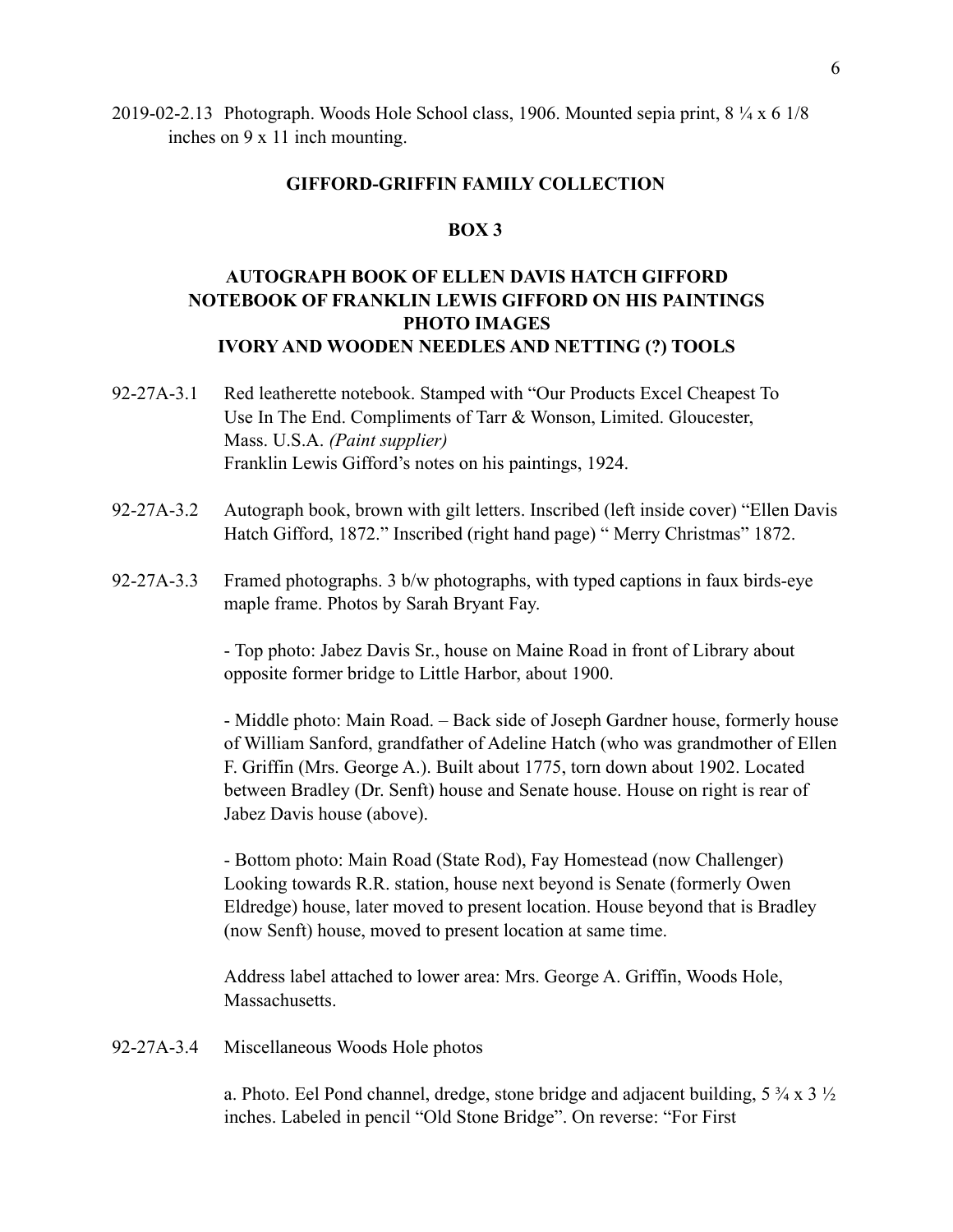Drawbridge." "Dredge digging out Eel pond channel South Side bridge." Photo c. 1913-1914.

- b. Photo. Customs House and coal dock. B/W copy photo (stained with rust from paper clips, etc.), 8 x 5 inches. On reverse, written in pen: "Main St. Woods Hole showing "Custom House." "C.E. Davis Contractor, Sea Walls and Pile Wharfs, Dealer in Coal & Wood." "Part of Coal Wharf Beyond Bldg. was later known as Luscombe's Coal Wharf. Now (Sept. 1957) part of "Dyer's Wharf" owned & used by the W.H.O. Inst. as parking lot." "Notes by G.A. Griffin Sep. 12, 1957."
- 92-27A-3.5 Photos. Church of the Messiah. Filed in Fireproof file with Church of the Messiah. Copies in folder.

 a. Dr. Lewis Weeks, Organist and Choir, Church of the Messiah. Written on reverse of mounting: "Dr. Lewis Weeks. Organist. Choir: 2 Bragg boys, Max Gifford, Edith Fisher, Margaret David, Maizie David Weeks, Mary Jo Adams, Mary Fay Dabney, Cora Gifford." Very faded sepia image, mounted. Digital image 789.

 b. Church of the Messiah interior with chancel and altar with floral decorations. Sepia image, mounted. Digital image 788.

 c. Church of the Messiah interior with nave and chancel. Sepia image, mounted. Written on reverse: "The Chancel of the Church of the Messiah Woods Hole." "This picture belongs to F.L. Gifford, Woods Hole, Mass. and is to be returned to him." Digital image 786.

 d. Exterior view of the original Church of the Messiah, looking north with rectory to the left in background. Faded sepia image, mounted, 8 x 12 inches. Written on reverse: "F.L. Gifford Woods Hole Episcopal Church & Rectory Church built 1854." Digital image 785.

 e. Exterior portrait of choir of Church of the Messiah. Written on front of mounting: "Between 1891-1895." "Choir of the Church of the Messiah." Written on reverse: "Left to right – front row. Elijah Howes (?), Wallie (?) Young, William Hinckley, ? Lambert. Back row – Mr. Henly (?), Rev. D—y (?), Mr. Molby (?), F.L. Gifford, Young, Edwd Swift. Jim Howes, Fred Gifford & Mr. Bragg." Digital image 787.

99-2. Photo. Jeremiah Hopkins (one of the founders of the Church of the Messiah. Carte-de-visite. M.B. Norton, Photographer, Kewanee, Ill. Written on reverse: " Jeremiah Hopkins. (Mrs. Hatch's property)." "One of the Founder of the Ch. of the Messiah."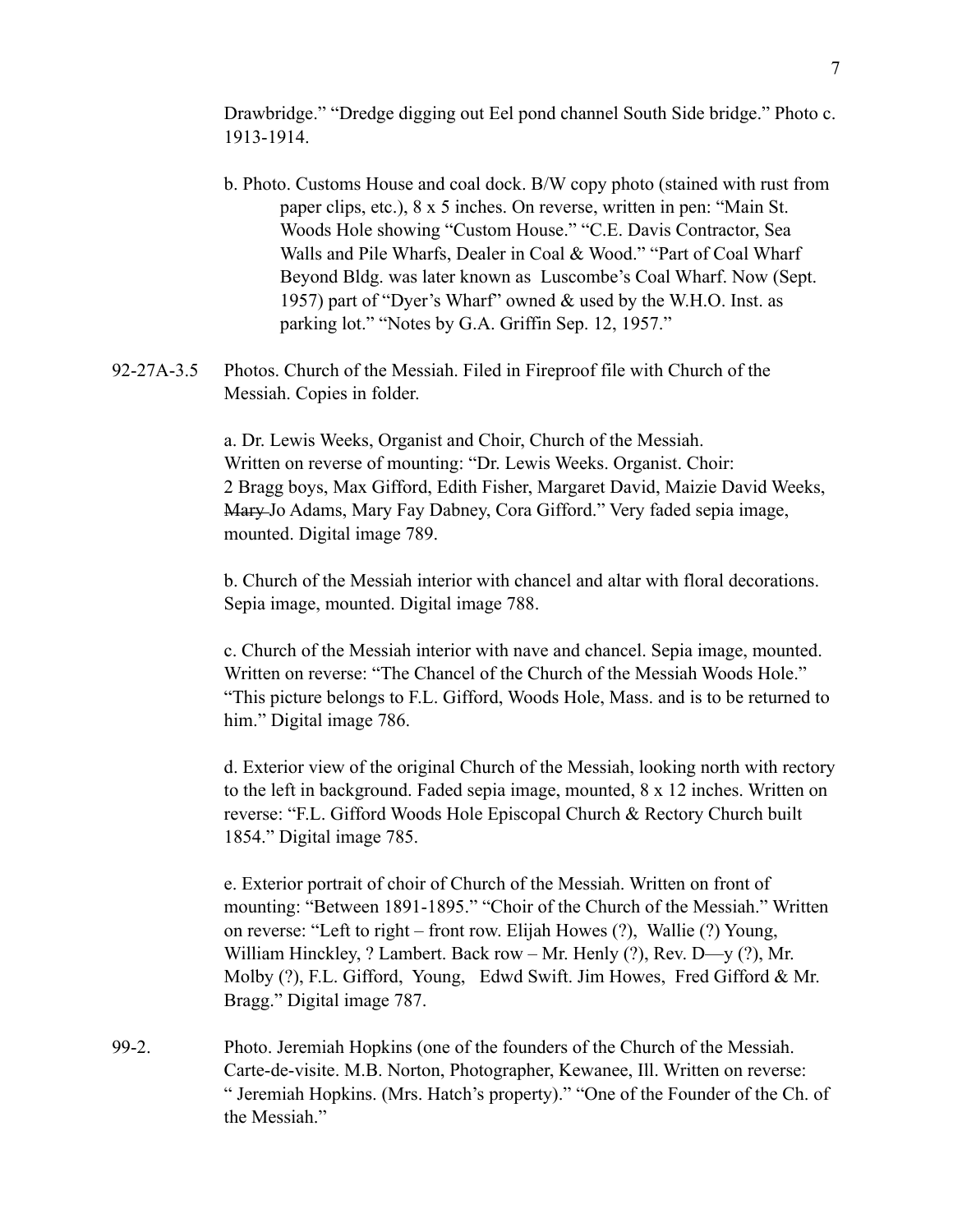92-27A-3.6 Photos. Gifford family and friends.

 a. Carte-de-visite. J. Yendall Photographer. Bath Place, Taunton and late of 246, regent St. London. Written on front: Mrs. Benj. Gifford (Mary Hewins of Warren, England). Dress style indicates 1860s.

 b. Cabinet card. Ritz Portraits 58 Temple Place Boston. Studio portrait of unidentified young girl. After 1881.

 c. Photo. B/W photo mounted on black card, 4 3/8 x 5 inches. Young man and two boys seated in doorway of shed/barn. Written on reverse: "Archie – Er---- & Laurence Bragg." "On the step of the Blacksmith shop – formerly between Tsiknas store and Cap'n Kidd restaurant diagonally across Main St from Fire Station in 1967 present." *Mr. Bragg was the blacksmith. Building moved to Dyer's Dock, then moved to* 

*Falmouth and incorporated into a house on Route 28 north (West Falmouth Highway).* 

- 92-27A-3.7 Photo. Woods Hole School. Very faded sepia image mounted on card stock, 6 x 9 inches. Three rows of boys (front ) and girls behind, with male teacher. Written on reverse: "Lower row – Left to right – Bill Hinckley, Joe Goffin – Edd Walsh, Bill Gifford, Martin Kelley, Bill Ring, Allan Crowell, Ralph Grinnell, Val Duff – Charlie Davis."
- 92-27A-3.8 Photos. Quissett School.

a. B/W photo mounted on gray card,  $5\frac{1}{2}$  x 6  $\frac{1}{2}$  inches. Children and female teacher outside school,1910. Written on mounting front: "Oct. Quissett School 1910." *One boy in back row is black.*

 b. Sepia photo mounted on gray card, 8 x 10 inches. Children seated inside school at desks in 6 rows. Written on mounting front, top: "Quissett School." Written on mounting front, bottom: "Quissett School around 1910."

- 92-27A-3.9 Photos. Lawrence High School. Faded sepia image mounted on card, poor condition 7 x 9 inches. Large high school class and teachers standing on steps and arched entrance of Falmouth's shingled high school building. Written on reverse: "Lawrence High School June 1900." "Building torn down (1960) Between Library & F. Nat. Store." *Present site is behind Peg Noonan Park off Main Street.*
- 92-27A-3.10 Newsclipping. Photo and caption. "Skiiers Find Woods Hole Snow Right." "With skiing conditions almost perfect at the Woods Hole Golf Club this week, two Woods Hole young men, Robert Griffin, at left, and Carlton Wing, right, tried out their skies for the first time on the Cape this year. In addition, a number of young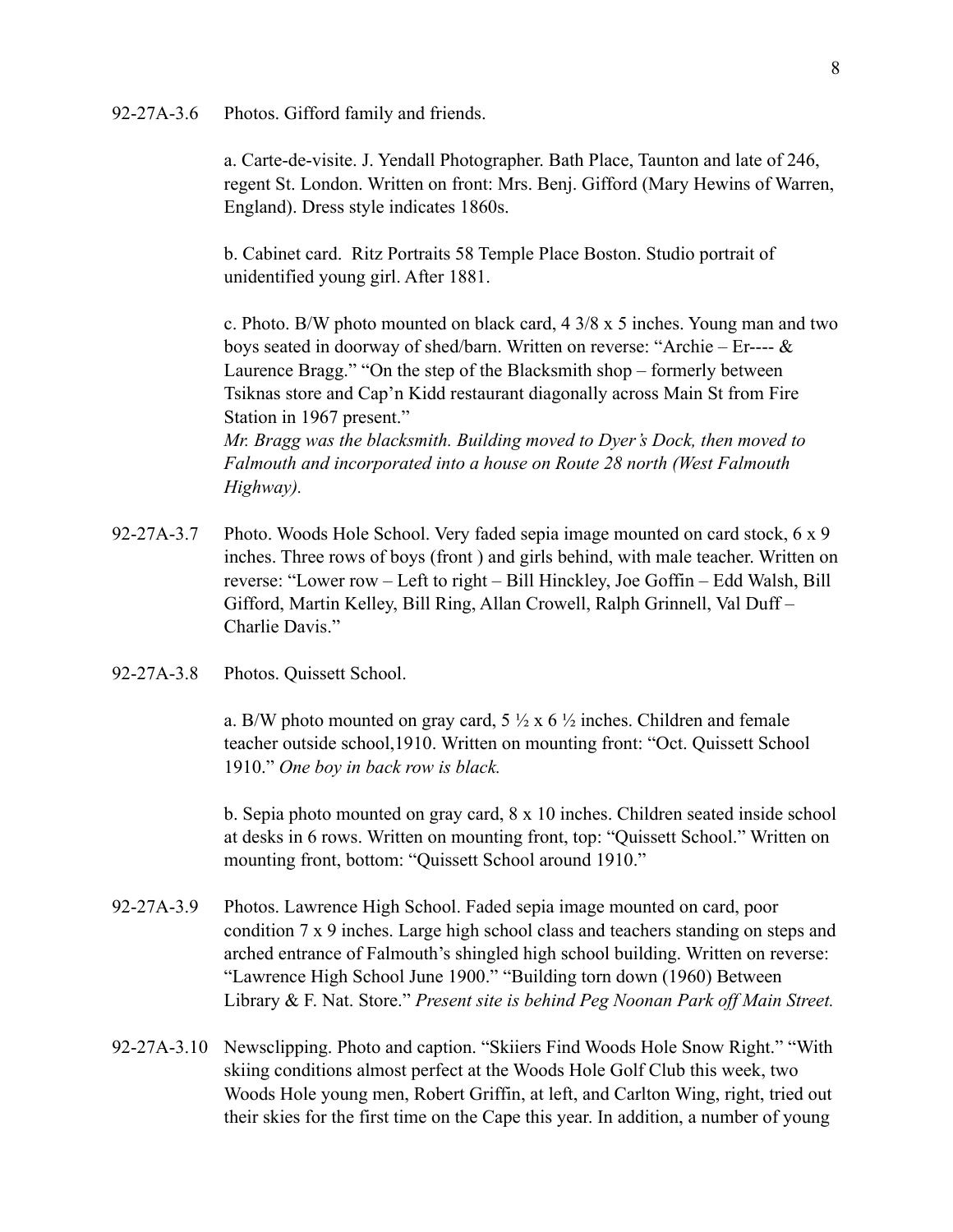Falmouth residents enjoyed coasting on the slope of the golf course." Unknown newspaper, n.d.

92-27A.3-11. Wooden needles, crotchet hook, ivory implements.

### **GIFFORD-GRIFFIN FAMILY COLLECTION**

#### **BOX 4**

#### **CHURCH OF THE MESSIAH RECEIPTS AND BILLS, 1876-1906**

- 92-27A.4-1 Receipts and bills for the Church of the Messiah, 1876
- 92-27A.4-2 Receipts and bills for the Church of the Messiah, 1877
- 92-27A.4-3 Receipts and bills for the Church of the Messiah, 1878
- 92-27A.4-4 Receipts and bills for the Church of the Messiah, 1879
- 92-27A.4-5 Receipts and bills for the Church of the Messiah, 1880
- 92-27A.4-6 Receipts and bills for the Church of the Messiah, 1881
- 92-27A.4-7 Receipts and bills for the Church of the Messiah, 1882
- 92-27A.4-8 Receipts and bills for the Church of the Messiah, 1883
- 92-27A.4-9 Receipts and bills for the Church of the Messiah, 1884
- 92-27A.4-10 Receipts and bills for the Church of the Messiah, 1885
- 92-27A.4-11 Receipts and bills for the Church of the Messiah, 1886
- 92-27A.4-12 Receipts and bills for the Church of the Messiah, 1887
- 92-27A.4-13 Receipts and bills for the Church of the Messiah, 1888
- 92-27A.4-14 Receipts and bills for the Church of the Messiah, 1889
- 9227a.4-14a Tickets for the consecration of the new Church of the Messiah, July12, 1889
- 92-27A.4-15 Receipts and bills for the Church of the Messiah, 1890
- 92-27A.4-16 Receipts and bills for the Church of the Messiah, 1891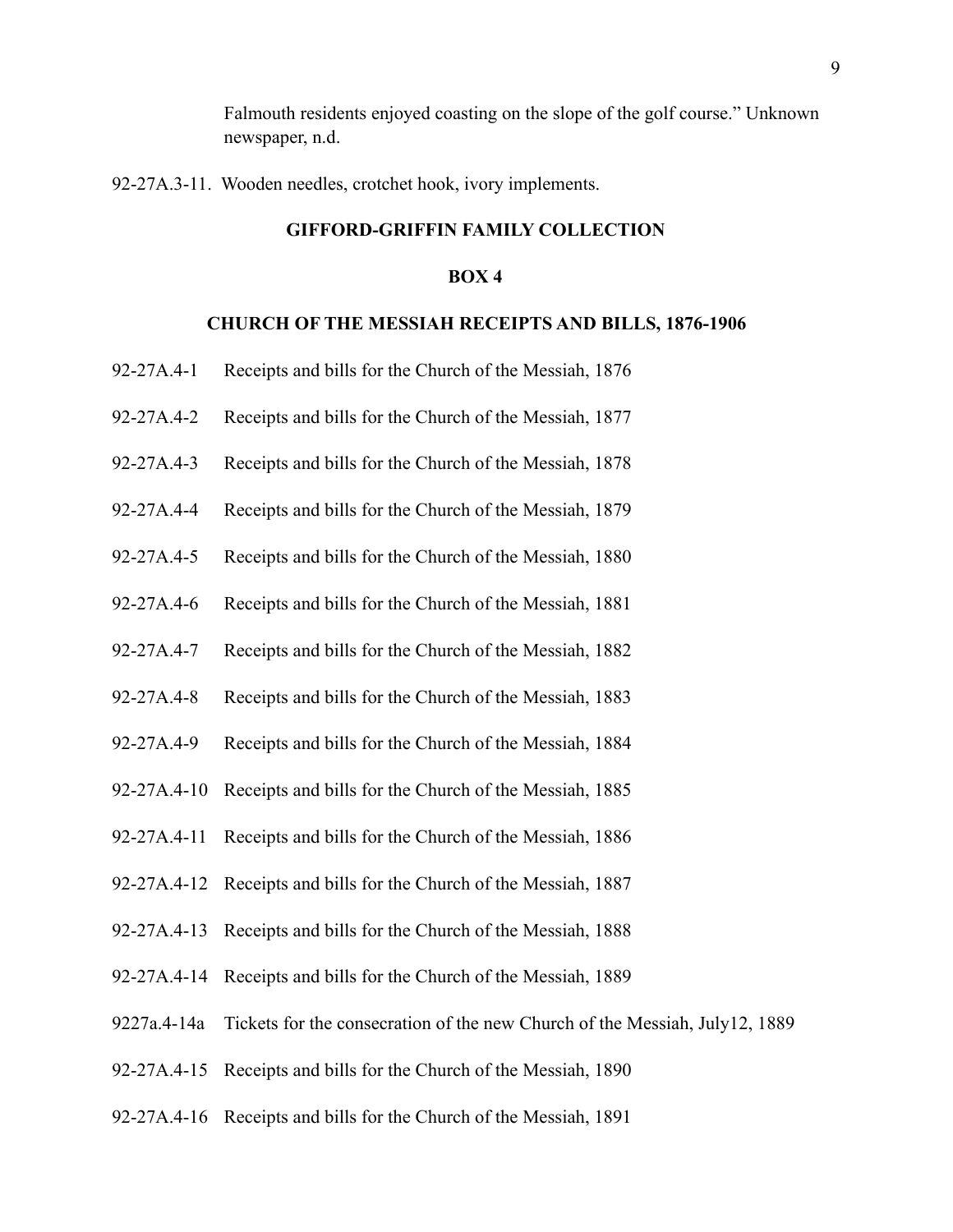| 92-27A.4-17 Receipts and bills for the Church of the Messiah, 1892    |
|-----------------------------------------------------------------------|
| 92-27A.4-18 Receipts and bills for the Church of the Messiah, 1893    |
| 92-27A.4-19 Receipts and bills for the Church of the Messiah, 1894    |
| 92-27A.4-20 Receipts and bills for the Church of the Messiah, 1895    |
| 92-27A.4-21 Receipts and bills for the Church of the Messiah, 1896    |
| 92-27A.4-22 Receipts and bills for the Church of the Messiah, 1897    |
| 92-27A.4-23 Receipts and bills for the Church of the Messiah, 1898    |
| 92-27A.4-24 Receipts and bills for the Church of the Messiah, 1899    |
| 92-27A.4-25 Receipts and bills for the Church of the Messiah, 1906    |
| 92-27A.4-26 Receipts and bills for the Church of the Messiah, No date |

### **BOX 5**

## **CHURCH OF THE MESSIAH: RECEIPTS, BILLS, CORRESPONDENCE, EPHEMERA and MANUSCRIPTS 1877- early 1900s (ACC. NO. 89-1)**

- 89-1.5-1 Receipts and bills for the Church of the Messiah, 1877-1882
- 89-1.5-2 Letter from Rector C. Mc, Nicholson to the church wardens, 1884.
- 89-1.5-3 Receipts and bills for the Church of the Messiah, 1885
- 89-1.5-4 Receipts and bills for the Church of the Messiah, 1886-92
- 89-1.5-5 Receipts and bills for the Church of the Messiah, 1894-97
- 89-1.5-6. Church of the Messiah: Ephemera, 1880s-1890s
- 89-1.5-7. Handwritten manuscript. Benjamin R. Gifford, "Training of Children."
- 89-1.5-8 Reprint. "Woods Hole Public Library" (A History), n.d. (after 1913)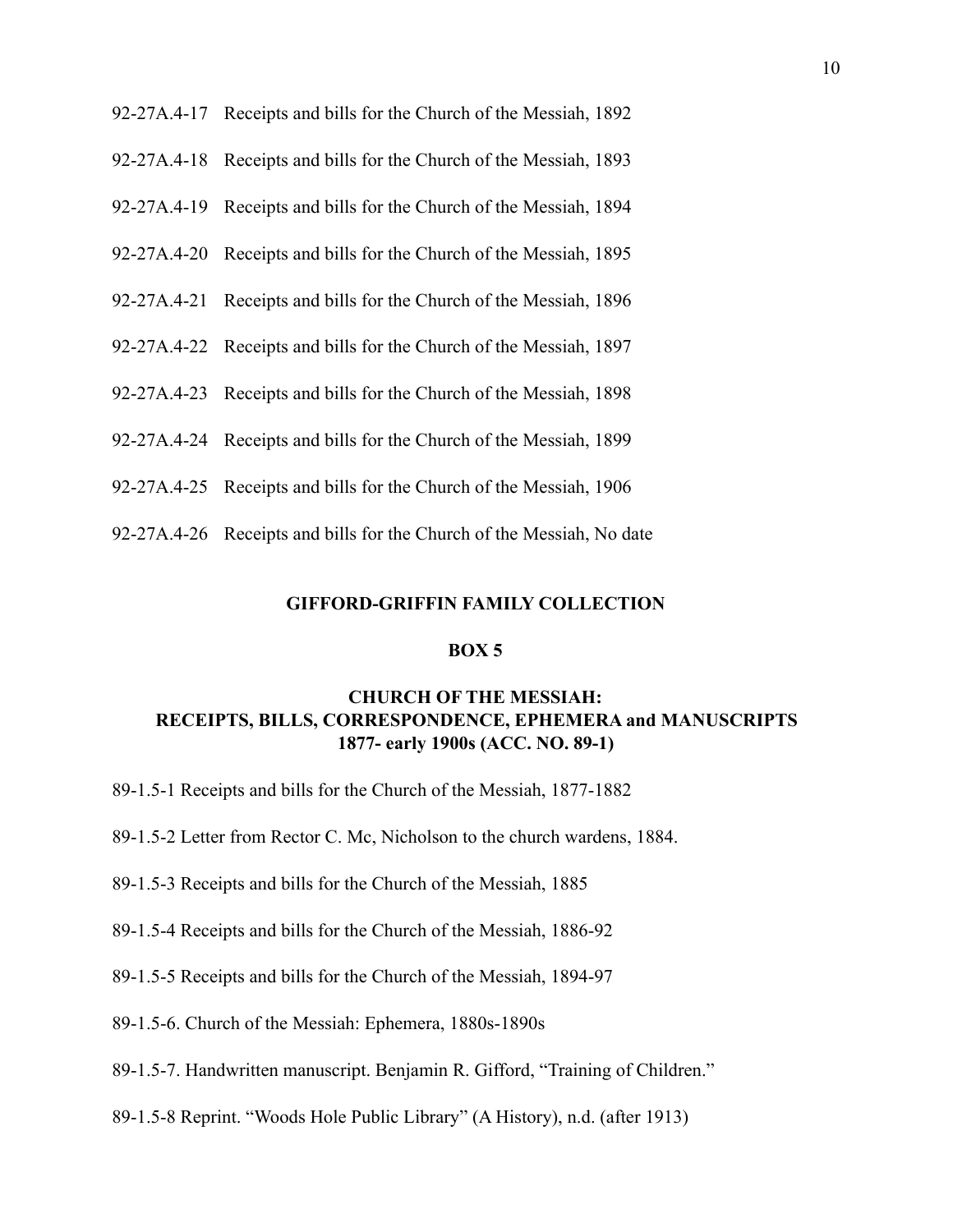### **BOX 6**

### **KEPI, GUEST BOOK FOR "SNUG HARBOR" ON HIGH STREET (William Maxon Gifford house), SURVEYS**

- 92-27A.6-1. Wool kepi with patent leather brim, insignia in braid: "HSC" and "H" below.
- 92-27A.6-2 Guest book of "Snug Harbor", cottage on High Street built by Stanley N. Eldridge for William Maxon Gifford, 1937. Dates: 1937-1974.
- 92-27A.6-3 Plan. E. Swift's plan for Bar Neck Wharf and Water Street area, 1832. a. Ink original (copy of an original?) with pencil annotations and notes drawn by George A. Griffin (Griffin No. 611). b. Copy, brown-tone ozalid (?)
- 92-27A.6-4 Plan. Land Belonging to Owen Eldridge, Esq. Buzzards Bay Heights, Woods Hole, Mass. Geo. Alexander, Civil Engineer, Feb. 1884. Large xerox or ozalid copy.

### **GIFFORD-GRIFFIN FAMILY COLLECTION**

### **BOX 7 (formerly Box 4) (LARGE FLAT BOX)**

#### **BOOKS, SCRAPBOOKS, PAMPHLETS-BOOKLETS**

#### LARGE BOOKS, SCRAPBOOKS

- 92-27A.7-1. Album. Album with marble paper cover with pencil and pastel sketches for Franklin Lewis Gifford's paintings. 16 x 13 inches.
- 92-27A.7-2. Book. Harper School Geography Book, 1877 (belonged to Ruth Anna Hatch, 1883).
- 92-27A.7-3. Scrapbook. Scrapbook which belonged to Reverend Benjamin R. Gifford with articles on religion.
- 92-27A.7-4. Scrapbook. Scrapbook which belonged to Reverend Benjamin R. Gifford, with marbled paper covers.
- 92-27A.7-5. Scrapbook. Scrapbook which belonged to Reverend Benjamin R. Gifford,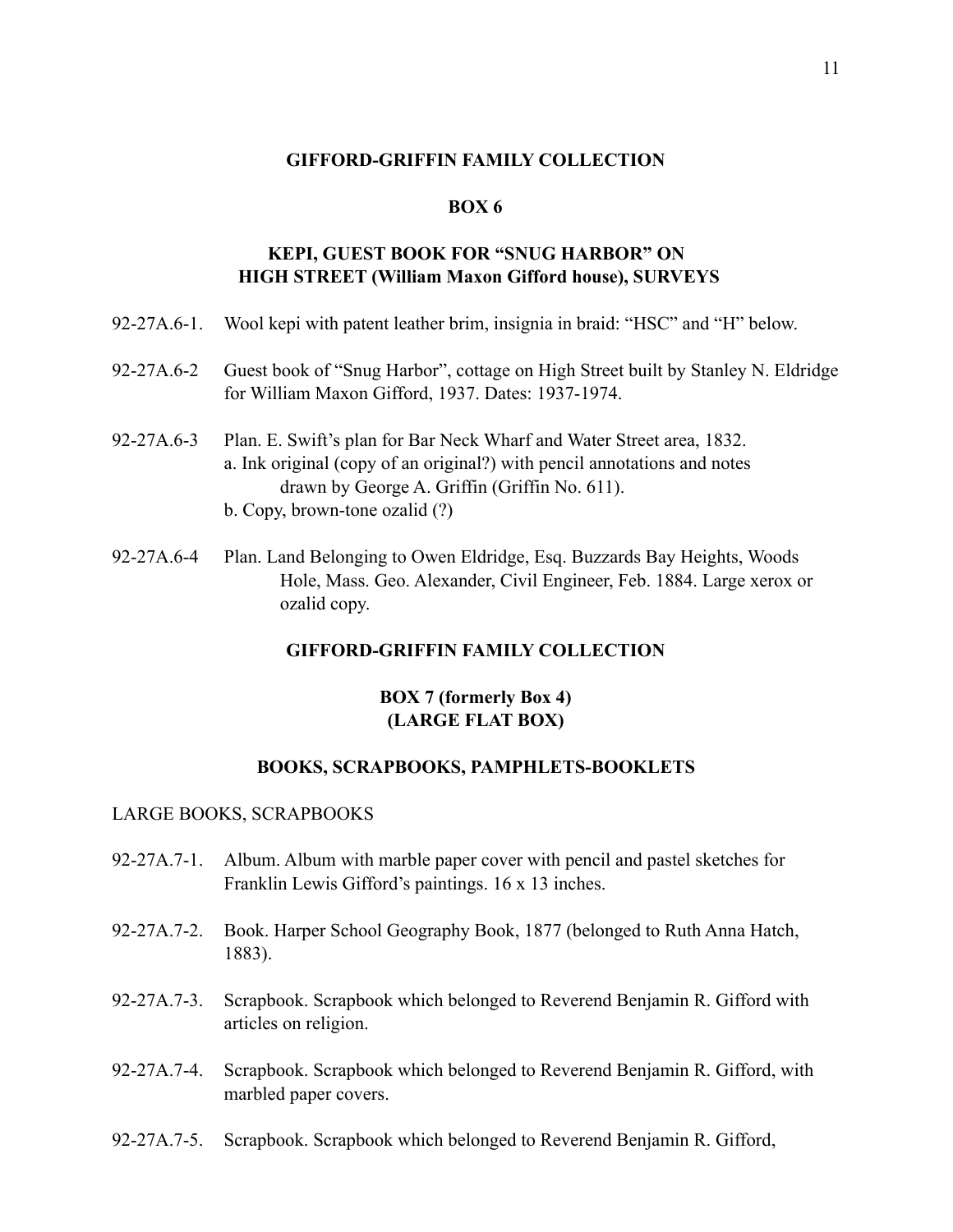red binding, no back cover.

### PAMPHLETS-BOOKLETS

- 92-27A.7-6. Pamphlet. 1892-1893 Falmouth School Report (belonged to F.L. Gifford).
- 92-27A.7-7. Account book. 1901 account book of building new house ("Marsh View"), belonged to F.L. Gifford.
- 92-27A.7-8. 1901 Lawrence High School *The H.S. Pioneer.*
- 92-27A.7-9. Booklet. "Woods Hole and the Tercentenary of the Landing of Gosnold, August 5, 1907." 2 copies.
- 92-27A.7-10. Pamphlet. "Falmouth on Cape Cod," 1925.
- 92-27A.7-11. Pamphlet. MBL Annual Announcement, 1946.
- 92-17A.7-12. Booklet. "The Story of the Bureau of Commercial Fisheries Biological Laboratory, Woods Hole, Mass.," 1962 (Galtsoff). 2 copies.

#### **GIFFORD-GRIFFIN FAMILY COLLECTION**

### **BOX 8 (formerly Box 5) 92-27B**

### **LARGE FLAT BOX WITH OVERSIZED PLANS AND ROLLED PLANS**

FLAT ITEMS:

- 92-27B.8-1. Deed. Deed to pew in West Congregational Meeting House, 1832. Robinson Hatch to Timothy Parker.
	- a. Original
	- b. Negative photostat.
	- c. Handwritten copy of text.
- 92-27B.8-2. Plan of Gifford Farm (Quissett Harbor), 1850 (on brown paper).
- 92-27B.8-3 Survey. Buzzards Bay Heights. Ink on linen, folded (in tissue), fragile. N.D. (probably post-1850s; possibly Meltiah Gifford, surveyor).
- 92-27b.8-4. Survey. Gifford land around Buzzards Bay Avenue and High Street, laid out in lots. N.D. Pencil on paper glued to coarse fabric (linen or cotton).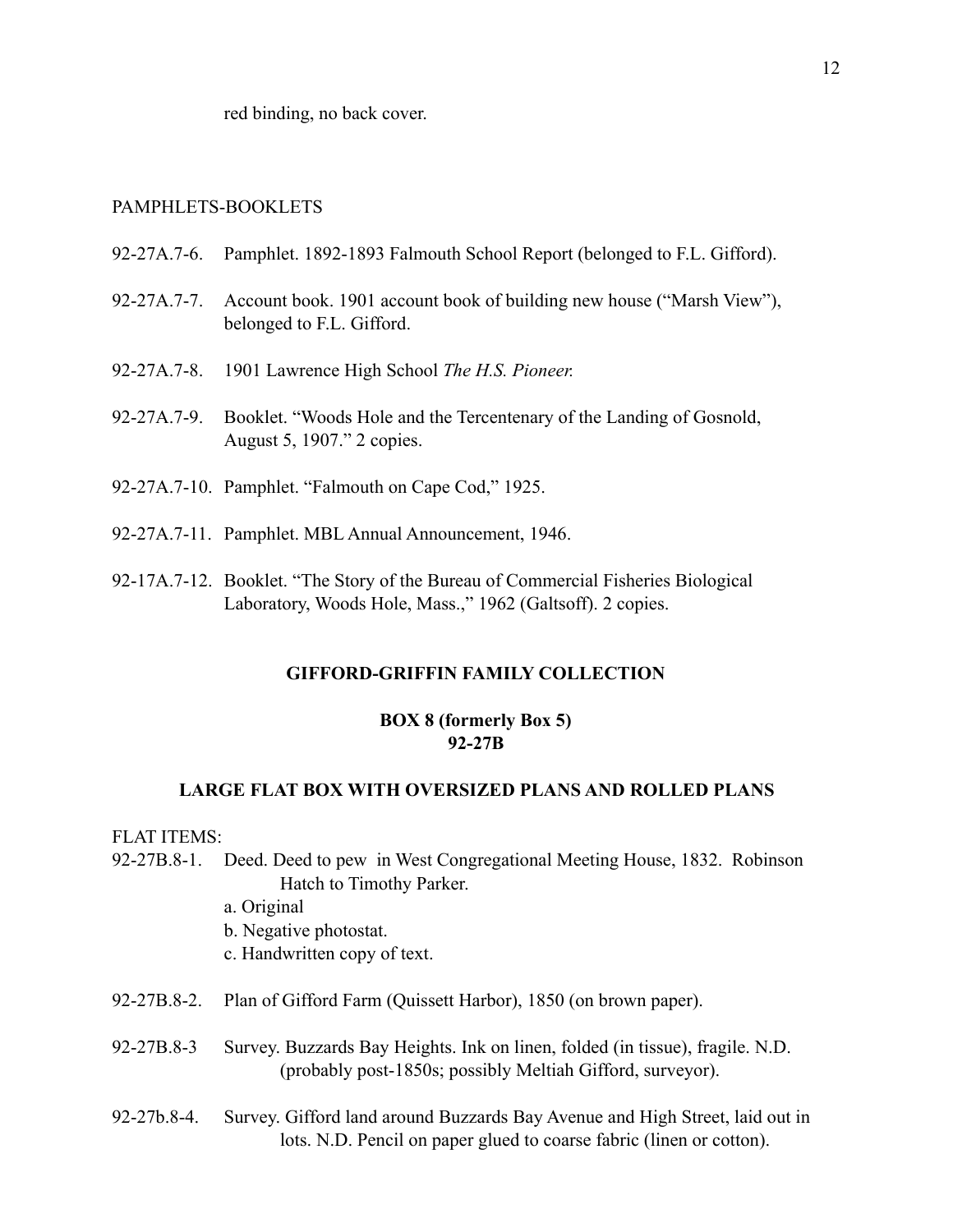- 92-27B.8-5. Survey. Plan of Hatch land off what was later Quissett Avenue, pre-1875. Later Franklin Lewis Gifford and Shiverick property. Ink on paper.
- 92-27B.8-6. Newsclipping. "King-Size Lobsters. Deep-Sea Nets Catch Big Ones." Photo of the dragger *R.W. Griffin, Jr*. and second photo of Captain Warren Vincent. *Portsmouth Herald*. Xerox copy, n.d.

#### ROLLED ITEMS:

- 92-27B.8-7. a. Plot of B. Giffords Farm (Woods Hole), 26 acres and 2 rods, 1850. Meltiah Gifford. Original ink on brown paper. Very fragile.
	- aa. Plot of B. Giffords Farm (Woods Hole), 26 acres and 2 rods, 1850. Meltiah Gifford. Positive photostat.
	- b. Plot of B. Giffords Farm (Woods Hole), 26 acres and 2 rods, 1850. Meltiah Gifford. Negative photostat.
	- c. Plot of B. Giffords Farm (Woods Hole), 26 acres and 2 rods, 1850. Meltiah Gifford. Negative photostat.
	- d. Handwritten key to above survey by Jeremy Korr, 1993.
- 92-27B.8-8. State Plan of Woods Hole, 1952, east and west end ("New Road to Ferry"). Blue prints, 2 rolls.

### **GIFFORD-GRIFFIN FAMILY COLLECTION**

# **BOX 9**

### **92-27B**

### **PLANS AND DEEDS IN UPRIGHT FOLDERS (Formerly in Box 5)**

- 92-27B.9-1. Sketch of land ownership, west side of Quissett Harbor (Hammonds Neck) (Hammond, Gifford, Jenkins), 18th century. Pencil on tissue.
- 92-27B.9-2 Deeds. Two Robinson Hatch deeds. a. Richard Wood to Robinson Hatch, 1832. Original and copy.
	- b. Braddock Gifford to Robinson Hatch, 1857. Original and copy.
- 92-27B.9-3 Deed. Charles and Emma Crowell to Braddock Gifford: Gifford Lower Field, 1847.
- 92-27B.9-4. Surveys. Gifford Lower Field (Gardiner Road and vicinity)
	- a. Pencil on paper, very fragile.
	- b. Ink on paper, positive blue print copy.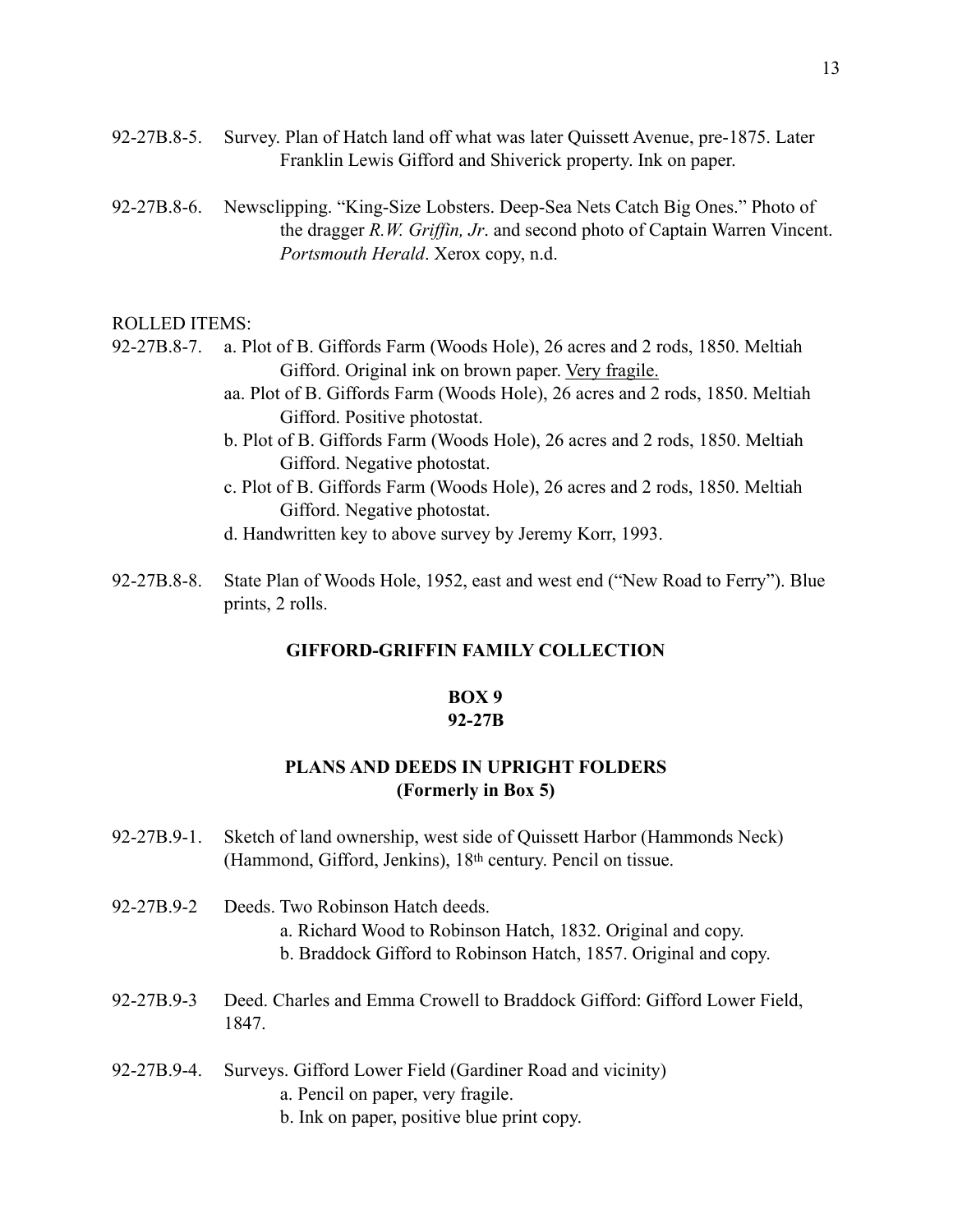- 92-27B.9-5. Survey. "San Diego" or "California" Heights (Crow Hill, High Street vicinity), c. 1850. Ink on paper. Very fragile and torn where folded.
- 92-27B.9-6 Survey. "San Diego" or "California" Heights (Crow Hill, High Street vicinity), c. 1850. Paper copy of 9-5. Very fragile and torn where folded.
- 92-27B.9-7 Survey. "San Diego" or "California" Heights (Crow Hill, High Street vicinity), c. 1850.
	- a. Paper-tissue version, very fragile, folded and breaking apart.
	- b. Pencil on paper version, folded and fragile.
- 92-27B.9-8. Deeds. Negative paper copies. Hammond land to Edwards.
	- a. Rebekah Hammond to Isaac Dowess, August 23, 1861.
	- b. Isaac Dowess to Vinal and Ephraim Edwards, August 23,1861.
	- c. Vinal and Ephraim Edwards to Benjamin S. Edwards, 1866.
- 92-27B.9-9. Survey. Millfield. N.D. Positive blueprint, much mended and fragile.  *Probably Meltiah Gifford, 1870s. See Fay Plan Collection.*
- 92-27B.9-10. Deeds. Grinnell-Gifford
	- a. Oliver C. Grinnell to Benjamin R. Gifford, 1882.
	- b. Barzillai L. Gifford to Charles J. Grinnell, 1891.
- 92-27B.9-11. Deeds. San Diego Heights (Gifford Lower Field) 1884-1898
	- a. Barzillai L. Gifford to Franklin Lewis Gifford, 1884.
	- b. Heirs (Estate of) of Braddock Gifford to Barzillai L. Gifford, 1886.
	- c. Heirs (Estate of) of Braddock Gifford to Barzillai L. Gifford, 1886.
	- d. Mary M. Gifford to Barzillai L. Gifford, 1892.
	- e. Heirs of Gideon Gifford to Barzillai L. Gifford, 1892.
	- f. Willis C. Gifford (Admin.) to Barzillai L. Gifford, 1894.
	- g. Heirs of Gideon Gifford to Barzillai L. Gifford, 1896 (Lower Field)
	- h. Heirs of Gideon Gifford to Barzillai L. Gifford, 1896.
	- i. Estate of Barzillai L. Gifford to Katharine Foot and Edna Strobell, 1898.
- 92-27B.9-12. Deed. Estate of Barzillai L. Gifford to Katharine Foot and Edna Strobell, 1898. Typed copy of 92-27B.9-11.i.

92-27B.9-13. Deeds and list.

- a. Benjamin R. Gifford and Barzillai L. Gifford to Gideon C. Gifford,. 1886.
- b. Willis C. Gifford (Admin. Estate of Gideon C. Gifford) to Barzillai L. Gifford, 1896.
- c. List of Gifford deeds, 1967.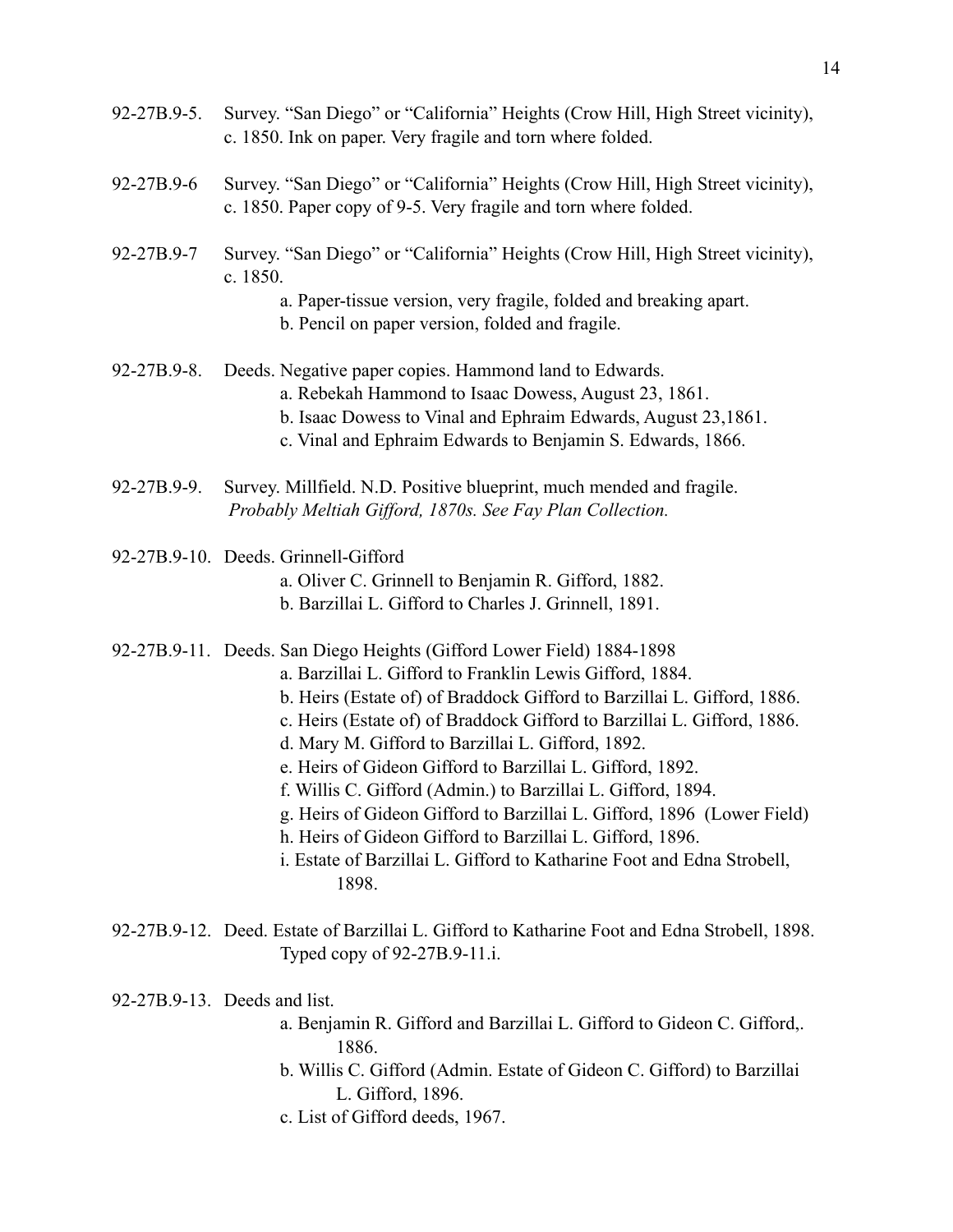- 92-27B.9-14. Deeds. Barzillai Gifford to Walter O. Luscombe.
	- a. Benjamin R. Gifford to Walter O. Luscombe, 1888 (Bar Neck)
	- b. Barzillai L. Gifford to Walter O. Luscombe, 1892 (Gifford Lower Field)
	- c. Barzillai L. Gifford to Walter O. Luscombe, 1894 (Gifford Lower Field) *These last two lots were probably for Luscombe to build the 4-unit apartment House on Buzzards Bay Avenue.*
- 92-27B.9-15 Deed. Gideon C. Gifford and Barzillai L. Gifford to Edward G. Gardiner, 1889.
- 92-27B.9-16. Deeds. Mary M. Gifford to Barzillai L. Gifford, 1889, 1892.
- 92-27B.9-17. Deeds, probate forms. Hatch-Shiverick-Gifford. a. Adeline W. Hatch, Addie M. Gifford, Ruth H. Shiverick to Ellen D. Gifford, 1902. b. Ellen. F. Griffin executrix for Addie M. Gifford – probate form, 1957.
- 92-27B.9-18. Deed. Franklin L. Gifford, Addie M. Gifford, Benjamin R. Gifford, Braddock L. Gifford, Hannah M. Gifford and Addie E. Elliot to Jessie Glyde Mathews, 1932. (Gifford Upper Field).
- 92-27B.9-19 Deed. Charles E.L. Gifford and Ellen F. Griffin to William Maxon Gifford, 1936.
- 92-27B.9-20 "Marsh View" (Homestead) lot: deeds, surveys and correspondence. a. Plot plan of "Marsh View," 1936.
	- b. Deed. William Maxon Gifford and Charles E.L. Gifford to Ellen F. Griffin, 1936. ("Marsh View" or Homestead lot, Quissett Avenue).
	- c. Letter to George A. Griffin about fence between "Marsh View" and neighbors' properties on Quissett Avenue,1939.

### **MISCELLANEOUS ARTIFACTS**

Atlas. Falmouth (Woods Hole), 1914. Sanborn Map Company. Archives shelves.

Framed caricature (Granny's Attic).

# **ADDITIONS TO THE GIFFORD-GRIFFIN FAMILY COLLECTION 95-12**

95-12.1 Photo. Photo of the choir, Church of the Messiah, 1900. Sepia photograph,  $4\frac{3}{4}x$  $3\frac{3}{4}$  inches, mounted on board  $6\frac{1}{2} \times 5\frac{1}{2}$  inches. Faded, fair condition, mounting missing upper right corner.